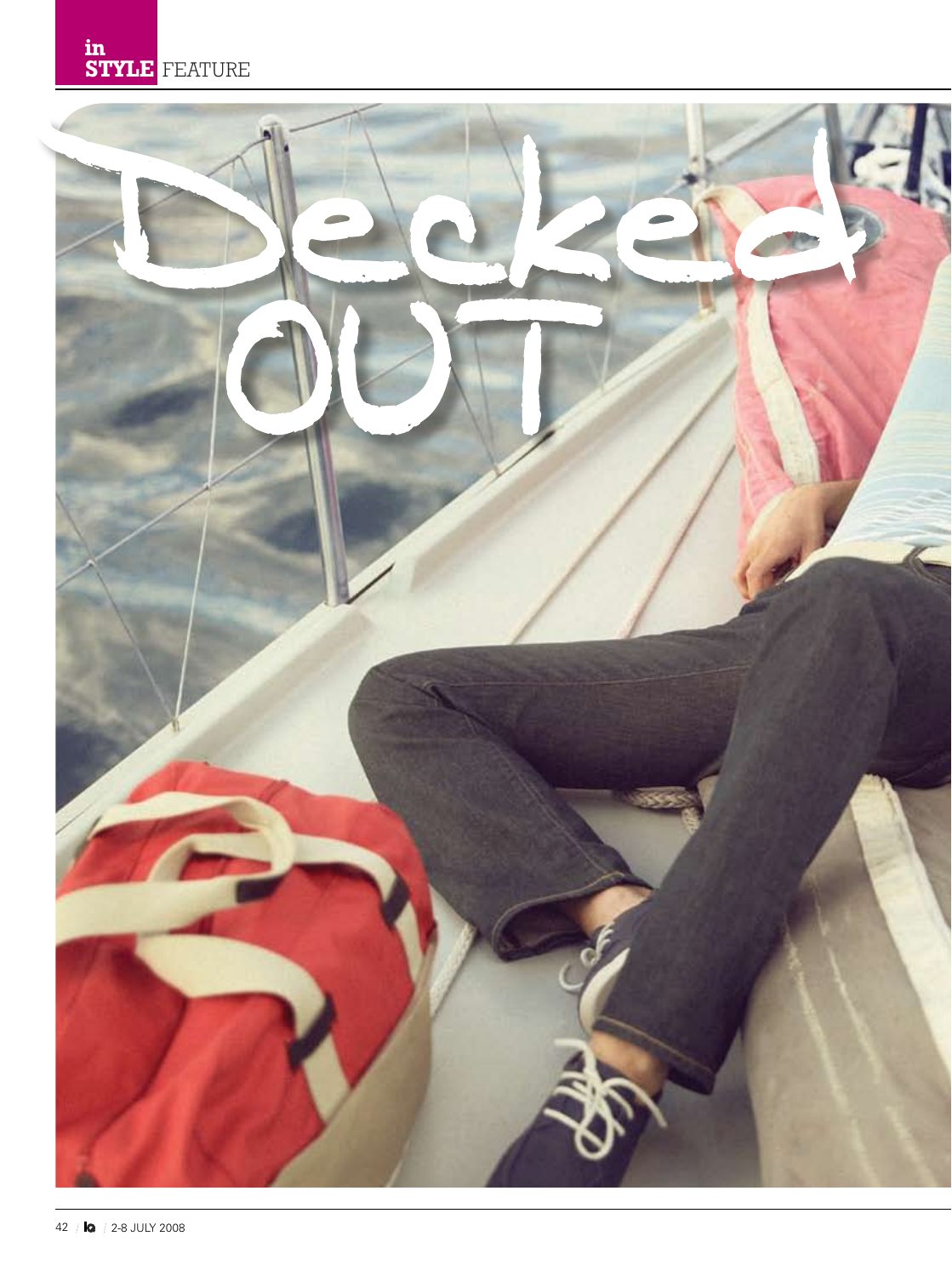FEATURE **in STYLE**



Puma's black and red cat of the seas, Il Mostro

**Salma Hayek. In Boston. On a yacht. Launching a new range of clothing from Puma. Oh, and would you like to go? Is Tiger Woods any good at hitting balls with sticks? iQ packed its sailor cap and headed to TV's lawsuit capital**

ou know that a product launch<br>
is going to be special when it<br>
involves flying out a collection<br>
of fashion editors, sailing<br>
journalists and big industry<br>
players from every corner of<br>
the globe. And when a brand that rei is going to be special when it involves flying out a collection of fashion editors, sailing journalists and big industry players from every corner of

the golfing uniform and recently collaborated with fashion big-hitter, Alexander McQueen, launches a new product, expectations are high. Add to this an appearance from a genuine Hollywood A-lister, actress Salma Hayek, and you understand the importance of this move for Puma.

Using the around-the-world sailing extravaganza that is the Volvo Ocean Race as a platform for the launch, Puma are moving into their most adventurous area yet, both in terms of performance and leisure clothing, and sponsorship. The company has splashed out on a stateof-the-art racing yacht called Il Mostro, poached a crew of 10 world-class sailors and even got an on-board media director. The 10-month race, also known as the 'Everest of Sailing', will see Puma's new craft travel 37,000 miles around the globe, from the icy conditions of the Atlantic ocean to the tropical climates of Brazil and India.

The crew's training base will be in Newport for the next four months and the race will be making its only US stop in Boston, also the home of Puma's US headquarters.

The performance clothing collection was developed with feedback from the racing

Ever the entertainer, Salma invites Puma<br>Jochen Zeitz to "Pull my finger"<br>LEO

team and will be worn by the Il Mostro boys throughout the race. Even the boat's design – menacing red and black – has been influenced by Puma's strong graphic details, and is based on the look of one of the company's most popular and iconic shoes, the 'mostro'.

But will the range of clothing have a similar impact? Puma's chief marketing officer, Antonio Bertone - a twenty-something marketing visionary - believes so. He arrived at the Boston launch fresh from his first visit to the UAE where PPR, the French conglomerate and parent company of Puma and Gucci, held a large strategic meeting.

"I was so excited when I found out I was going to Dubai," he told iQ. "I wasn't sure what to expect but with all the construction that's going on, it's like an instant metropolis – I think the vision behind the place is fascinating.